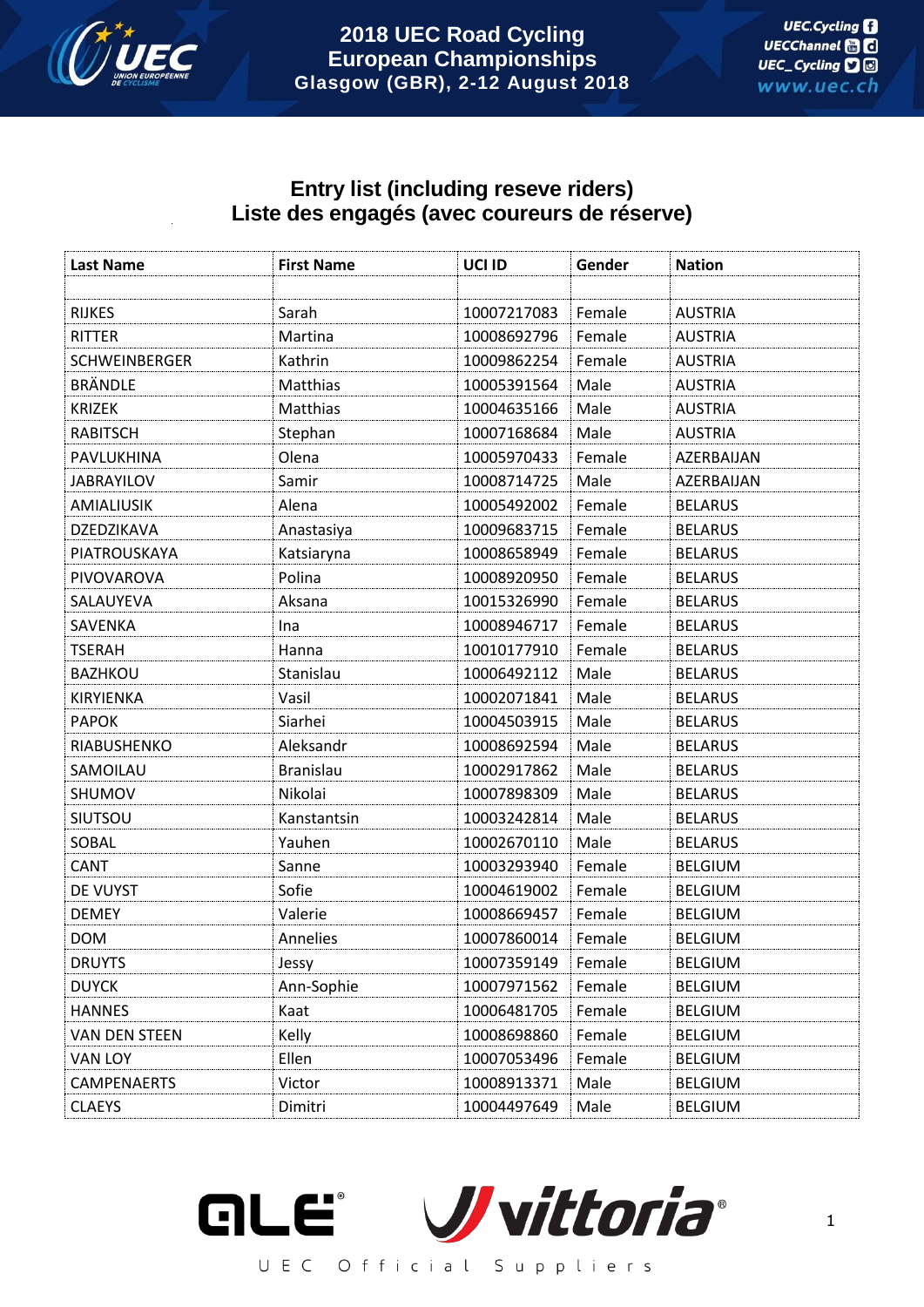

| DE BUYST                | Jasper                 | 10007357331 | Male   | <b>BELGIUM</b>        |
|-------------------------|------------------------|-------------|--------|-----------------------|
| DE GENDT                | Aime                   | 10007750381 | Male   | <b>BELGIUM</b>        |
| LAMPAERT                | Yves                   | 10008622876 | Male   | <b>BELGIUM</b>        |
| <b>MEURISSE</b>         | Xandro                 | 10006642763 | Male   | <b>BELGIUM</b>        |
| <b>STUYVEN</b>          | Jasper                 | 10006823528 | Male   | <b>BELGIUM</b>        |
| <b>VAN AERT</b>         | Wout                   | 10007585986 | Male   | <b>BELGIUM</b>        |
| <b>VAN AVERMAET</b>     | Greg                   | 10004451371 | Male   | <b>BELGIUM</b>        |
| <b>VAN DER SANDE</b>    | Tosh                   | 10005966288 | Male   | <b>BELGIUM</b>        |
| <b>VAN GESTEL</b>       | <b>Dries</b>           | 10008699062 | Male   | <b>BELGIUM</b>        |
| <b>WALLAYS</b>          | Jelle                  | 10005865753 | Male   | <b>BELGIUM</b>        |
| MACHAČOVÁ               | Jarmila                | 10004738937 | Female | <b>CZECH REPUBLIC</b> |
| <b>VAN NECK</b>         | Melissa                | 10013443069 | Female | <b>CZECH REPUBLIC</b> |
| BÁRTA                   | Jan                    | 10003245945 | Male   | <b>CZECH REPUBLIC</b> |
| ČERNÝ                   | Josef                  | 10007523241 | Male   | <b>CZECH REPUBLIC</b> |
| <b>HAČECKÝ</b>          | Vojtech                | 10004627587 | Male   | <b>CZECH REPUBLIC</b> |
| <b>HAMPL</b>            | Petr                   | 10007181115 | Male   | <b>CZECH REPUBLIC</b> |
| <b>HNÍK</b>             | Karel                  | 10006120781 | Male   | <b>CZECH REPUBLIC</b> |
| KAŇKOVSKÝ               | Alois                  | 10002510563 | Male   | <b>CZECH REPUBLIC</b> |
| POLNICKÝ                | Jirí                   | 10004771976 | Male   | <b>CZECH REPUBLIC</b> |
| <b>SISR</b>             | FrantišEk              | 10007503134 | Male   | <b>CZECH REPUBLIC</b> |
| ŠTYBAR                  | Zdenek                 | 10002782264 | Male   | <b>CZECH REPUBLIC</b> |
| ZAHÁLKA                 | Matej                  | 10008708560 | Male   | <b>CZECH REPUBLIC</b> |
| <b>JØRGENSEN</b>        | Emma Cecilie Norsgaard | 10015197456 | Female | <b>DENMARK</b>        |
| LØNNE                   | Rikke                  | 10009196893 | Female | <b>DENMARK</b>        |
| LUDWIG                  | Cecilie Uttrup         | 10008683807 | Female | <b>DENMARK</b>        |
| <b>MALLING SIGGAARD</b> | Christina              | 10050049152 | Female | <b>DENMARK</b>        |
| MATHIESEN               | Pernille               | 10009637134 | Female | <b>DENMARK</b>        |
| <b>VILMANN</b>          | Marie                  | 10010674125 | Female | <b>DENMARK</b>        |
| <b>ASGREEN</b>          | Kasper                 | 10009743733 | Male   | <b>DENMARK</b>        |
| <b>HANSEN</b>           | Lasse Norman           | 10006883344 | Male   | <b>DENMARK</b>        |
| <b>KAMP</b>             | Alexander              | 10007514450 | Male   | <b>DENMARK</b>        |
| <b>MADSEN</b>           | <b>Martin Toft</b>     | 10009766971 | Male   | <b>DENMARK</b>        |
| <b>MORKOV</b>           | Michael                | 10003308993 | Male   | <b>DENMARK</b>        |
| NIELSEN                 | <b>Magnus Cort</b>     | 10007381781 | Male   | <b>DENMARK</b>        |
| PEDERSEN                | <b>Casper Phillip</b>  | 10073619243 | Male   | <b>DENMARK</b>        |
| PEDERSEN                | Mads                   | 10008689564 | Male   | <b>DENMARK</b>        |
| QUAADE                  | Rasmus Christian       | 10006064504 | Male   | <b>DENMARK</b>        |
| SVENDGAARD              | Michael Carbel         | 10009374830 | Male   | <b>DENMARK</b>        |
| <b>EHRBERG</b>          | Liisa                  | 10005943858 | Female | <b>ESTONIA</b>        |

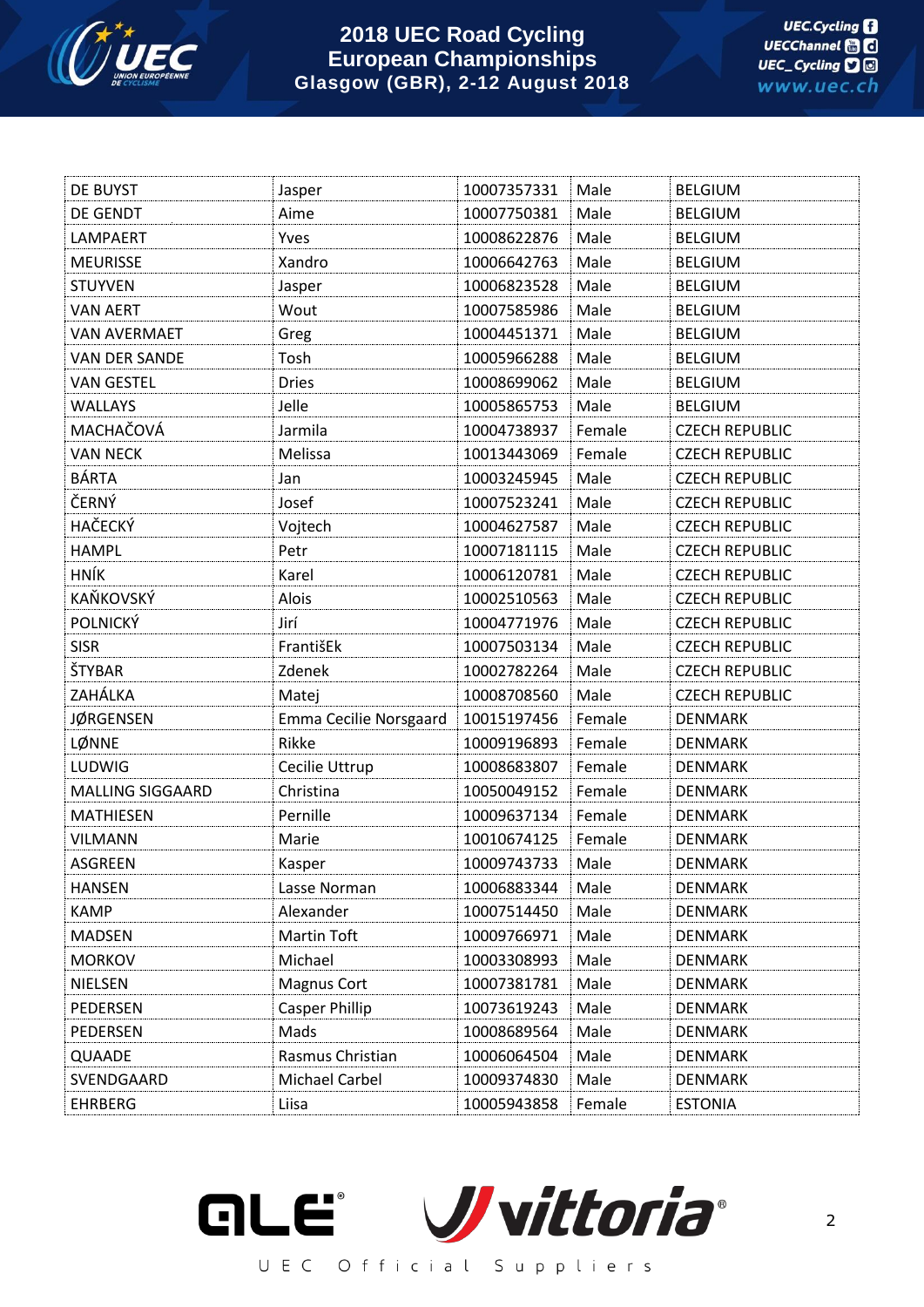

| <b>JAKIN</b>        | Alo            | 10004727419 | Male   | <b>ESTONIA</b> |
|---------------------|----------------|-------------|--------|----------------|
| LAAS                | Martin         | 10008942471 | Male   | <b>ESTONIA</b> |
| NÕMMELA             | Aksel          | 10008610247 | Male   | <b>ESTONIA</b> |
| RÄIM                | Mihkel         | 10007527988 | Male   | <b>ESTONIA</b> |
| GRÖNDAHL            | Antonia        | 10010126073 | Female | <b>FINLAND</b> |
| <b>LEPISTÖ</b>      | Lotta Pauliina | 10006326202 | Female | <b>FINLAND</b> |
| VAINIONPÄÄ          | Laura          | 10009711906 | Female | <b>FINLAND</b> |
| <b>BIANNIC</b>      | Aude           | 10006579715 | Female | <b>FRANCE</b>  |
| <b>BRAVARD</b>      | Charlotte      | 10007605891 | Female | <b>FRANCE</b>  |
| <b>CORDON RAGOT</b> | Audrey         | 10005540906 | Female | <b>FRANCE</b>  |
| <b>DREVILLE</b>     | Anabelle       | 10009733932 | Female | <b>FRANCE</b>  |
| <b>DUVAL</b>        | Eugénie        | 10007742705 | Female | <b>FRANCE</b>  |
| <b>ERAUD</b>        | Severine       | 10008671578 | Female | <b>FRANCE</b>  |
| <b>FOURNIER</b>     | Roxane         | 10006578907 | Female | <b>FRANCE</b>  |
| <b>GROSSETETE</b>   | Maelle         | 10009877008 | Female | <b>FRANCE</b>  |
| <b>GUILMAN</b>      | Victorie       | 10009902367 | Female | <b>FRANCE</b>  |
| <b>LABOUS</b>       | Juliette       | 10009749894 | Female | <b>FRANCE</b>  |
| <b>RICHIOUD</b>     | Greta          | 10009817895 | Female | <b>FRANCE</b>  |
| <b>BOUHANNI</b>     | Nacer          | 10005961440 | Male   | <b>FRANCE</b>  |
| COQUARD             | Jules          | 10056772464 | Male   | <b>FRANCE</b>  |
| <b>DUMOULIN</b>     | Samuel         | 10001573202 | Male   | <b>FRANCE</b>  |
| <b>GOUGEARD</b>     | Alexis         | 10007743109 | Male   | <b>FRANCE</b>  |
| <b>HOFSTETTER</b>   | Hugo           | 10009850534 | Male   | <b>FRANCE</b>  |
| <b>LAPORTE</b>      | Christophe     | 10008198096 | Male   | <b>FRANCE</b>  |
| LE BON              | Johan          | 10006070867 | Male   | <b>FRANCE</b>  |
| <b>MADOUAS</b>      | Valentin       | 10009163753 | Male   | <b>FRANCE</b>  |
| <b>PAILLOT</b>      | Yoann          | 10006581836 | Male   | <b>FRANCE</b>  |
| <b>PERICHON</b>     | Pierre Luc     | 10004620517 | Male   | <b>FRANCE</b>  |
| <b>TOUZE</b>        | Damien         | 10025135209 | Male   | <b>FRANCE</b>  |
| <b>TULIK</b>        | Angelo         | 10006466547 | Male   | <b>FRANCE</b>  |
| <b>TURGIS</b>       | Anthony        | 10007592050 | Male   | <b>FRANCE</b>  |
| <b>BECKER</b>       | Charlotte      | 10002523701 | Female | <b>GERMANY</b> |
| <b>BRENNAUER</b>    | Lisa           | 10004602935 | Female | <b>GERMANY</b> |
| <b>HAMMES</b>       | Kathrin        | 10006380762 | Female | <b>GERMANY</b> |
| <b>KLEIN</b>        | Lisa           | 10008965814 | Female | <b>GERMANY</b> |
| <b>KOPPENBURG</b>   | Clara          | 10009773035 | Female | <b>GERMANY</b> |
| <b>KRÖGER</b>       | Mieke          | 10007520110 | Female | <b>GERMANY</b> |
| <b>LECHNER</b>      | Corinna        | 10008681581 | Female | <b>GERMANY</b> |
| <b>LIPPERT</b>      | Liane          | 10014049523 | Female | <b>GERMANY</b> |

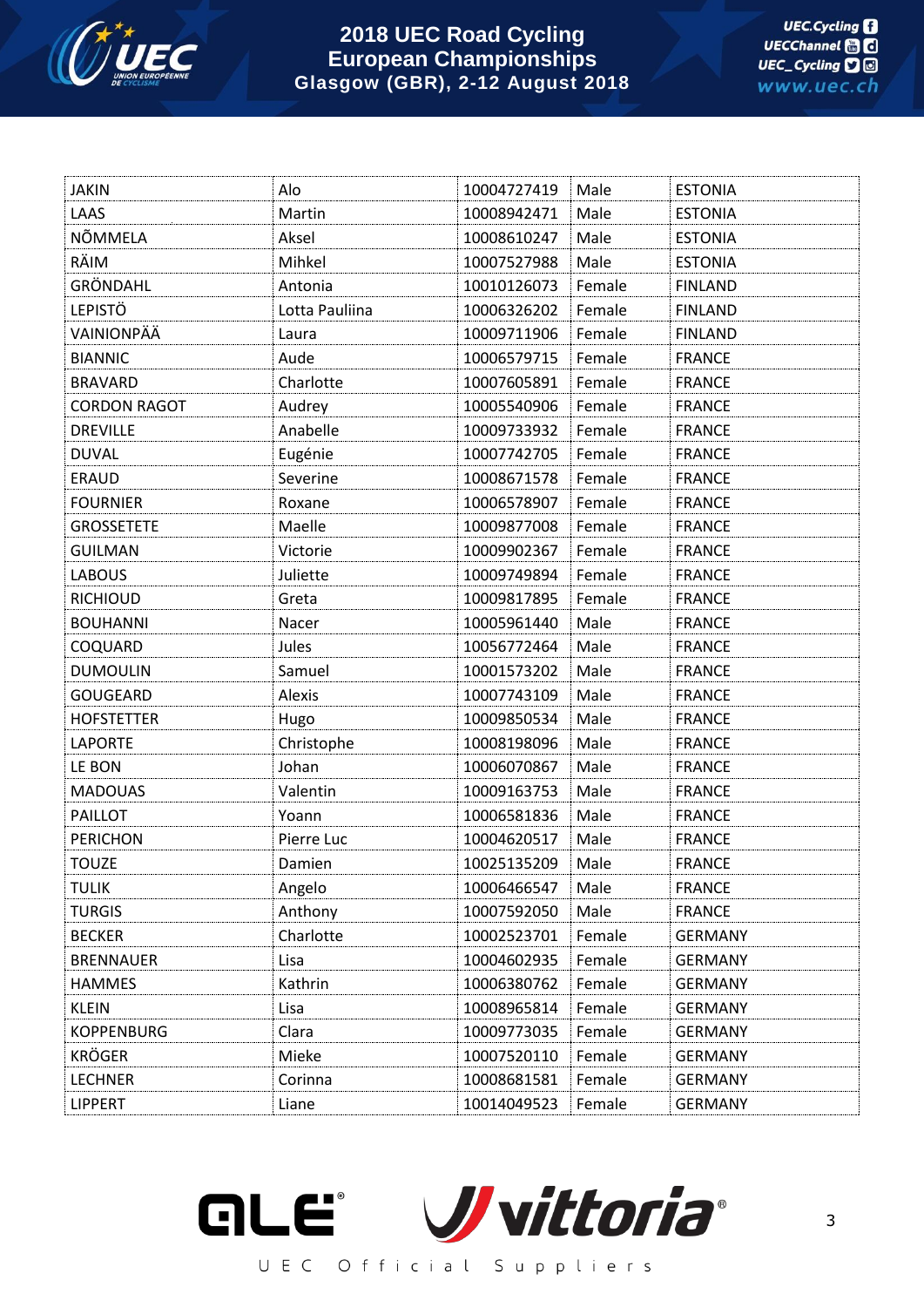

| <b>RIFFEL</b>     | Christa     | 10010790121 | Female | <b>GERMANY</b>       |
|-------------------|-------------|-------------|--------|----------------------|
| <b>TEUTENBERG</b> | Lea Lin     | 10016000536 | Female | <b>GERMANY</b>       |
| <b>WORRACK</b>    | Trixi       | 10002059414 | Female | <b>GERMANY</b>       |
| <b>DEGENKOLB</b>  | John        | 10005379339 | Male   | <b>GERMANY</b>       |
| <b>DENZ</b>       | Nico        | 10008669659 | Male   | <b>GERMANY</b>       |
| <b>GREIPEL</b>    | André       | 10002214311 | Male   | <b>GERMANY</b>       |
| <b>HUPPERTZ</b>   | Joshua      | 10009646531 | Male   | <b>GERMANY</b>       |
| <b>KLUGE</b>      | Roger       | 10003301620 | Male   | <b>GERMANY</b>       |
| <b>KOCH</b>       | Jonas       | 10008032287 | Male   | <b>GERMANY</b>       |
| <b>KRIEGER</b>    | Alexander   | 10006668833 | Male   | <b>GERMANY</b>       |
| <b>MATHIS</b>     | Marco       | 10007751694 | Male   | <b>GERMANY</b>       |
| <b>MEISEN</b>     | Marcel      | 10004853014 | Male   | <b>GERMANY</b>       |
| <b>SCHACHMANN</b> | Maximilian  | 10008693810 | Male   | <b>GERMANY</b>       |
| SIEBERG           | Marcel      | 10002427913 | Male   | <b>GERMANY</b>       |
| SÜTTERLIN         | Jasha       | 10006655901 | Male   | <b>GERMANY</b>       |
| ZABEL             | Rick        | 10007506366 | Male   | <b>GERMANY</b>       |
| <b>BANKS</b>      | Elizabeth   | 10018611755 | Female | <b>GREAT BRITAIN</b> |
| <b>BARNES</b>     | Alice       | 10008130503 | Female | <b>GREAT BRITAIN</b> |
| <b>CHRISTMAS</b>  | Danielle    | 10009315620 | Female | <b>GREAT BRITAIN</b> |
| <b>GRINCZER</b>   | Natalie     | 10013958482 | Female | <b>GREAT BRITAIN</b> |
| <b>HENDERSON</b>  | Anna        | 10023769024 | Female | <b>GREAT BRITAIN</b> |
| <b>HOLDEN</b>     | Elizabeth   | 10010199330 | Female | <b>GREAT BRITAIN</b> |
| <b>JUNIPER</b>    | Nicola      | 10007348338 | Female | <b>GREAT BRITAIN</b> |
| <b>PARKINSON</b>  | Abby-Mae    | 10009335626 | Female | <b>GREAT BRITAIN</b> |
| <b>ROWE</b>       | Danielle    | 10009402617 | Female | <b>GREAT BRITAIN</b> |
| <b>SIMMONDS</b>   | Hayley      | 10009326128 | Female | <b>GREAT BRITAIN</b> |
| <b>WRIGHT</b>     | Sophie      | 10011067175 | Female | <b>GREAT BRITAIN</b> |
| <b>BIBBY</b>      | lan         | 10003471873 | Male   | <b>GREAT BRITAIN</b> |
| <b>BLYTHE</b>     | Adam        | 10004778141 | Male   | <b>GREAT BRITAIN</b> |
| <b>CAVENDISH</b>  | Mark        | 10003292324 | Male   | <b>GREAT BRITAIN</b> |
| <b>CHRISTIAN</b>  | Mark        | 10006468870 | Male   | <b>GREAT BRITAIN</b> |
| <b>DIBBEN</b>     | Jonathan    | 10008669760 | Male   | <b>GREAT BRITAIN</b> |
| <b>DOULL</b>      | Owain       | 10007223450 | Male   | <b>GREAT BRITAIN</b> |
| <b>DOWSETT</b>    | Alex        | 10004881508 | Male   | <b>GREAT BRITAIN</b> |
| LAWLESS           | Christopher | 10008681379 | Male   | <b>GREAT BRITAIN</b> |
| <b>MCLAY</b>      | Daniel      | 10006384196 | Male   | <b>GREAT BRITAIN</b> |
| <b>ROWE</b>       | Luke        | 10005996200 | Male   | <b>GREAT BRITAIN</b> |
| STANNARD          | lan         | 10003267769 | Male   | <b>GREAT BRITAIN</b> |
| <b>SWIFT</b>      | Ben         | 10004563327 | Male   | <b>GREAT BRITAIN</b> |

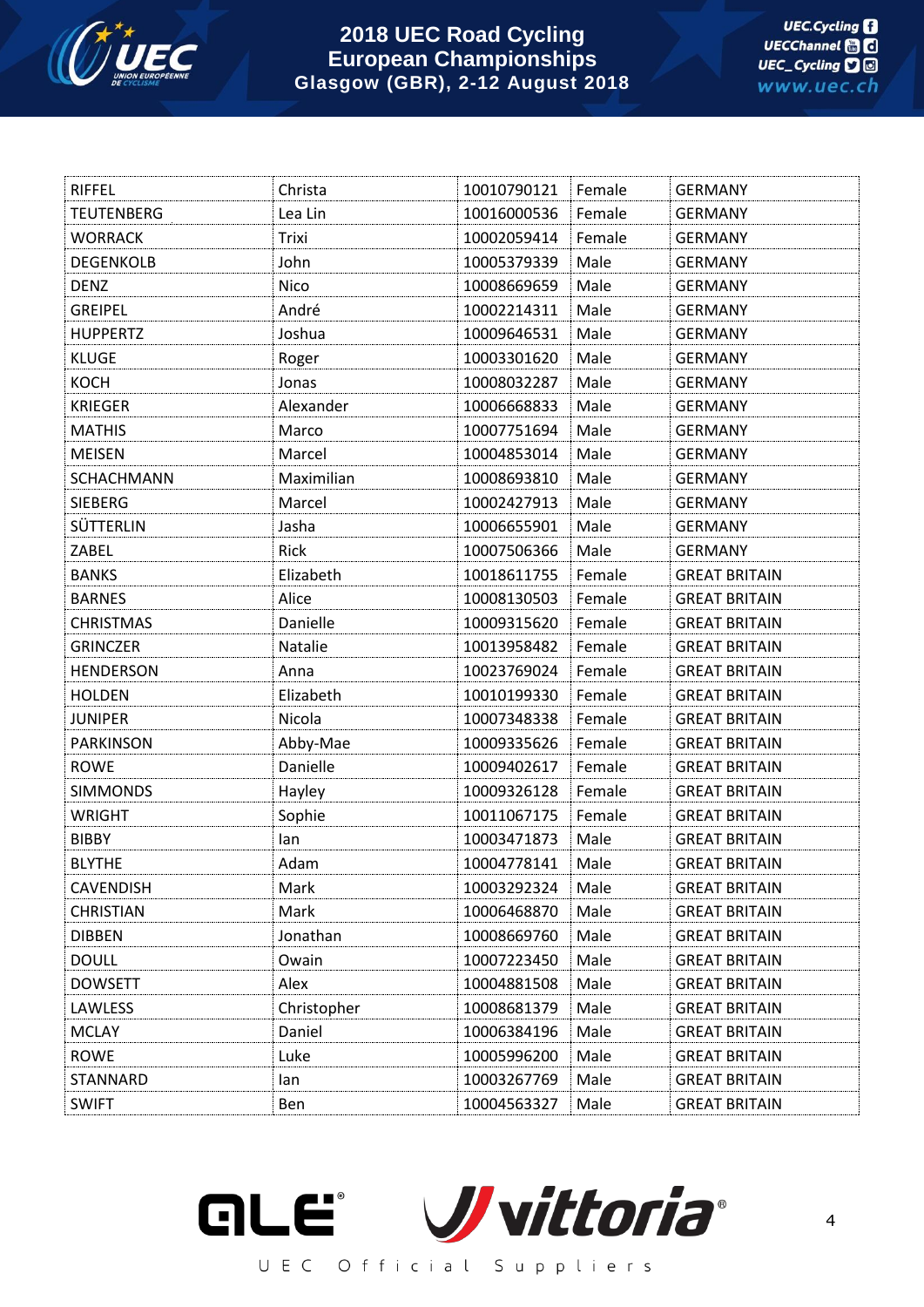

| <b>TANFIELD</b>     | Harry          | 10008696840 | Male   | <b>GREAT BRITAIN</b> |
|---------------------|----------------|-------------|--------|----------------------|
| <b>THOMAS</b>       | Geraint        | 10003253221 | Male   | <b>GREAT BRITAIN</b> |
| <b>THWAITES</b>     | Scott          | 10005617492 | Male   | <b>GREAT BRITAIN</b> |
| <b>FARANTAKIS</b>   | Stylianos      | 10027868181 | Male   | <b>GREECE</b>        |
| <b>TZORTZAKIS</b>   | Polychronis    | 10005495739 | Male   | <b>GREECE</b>        |
| <b>BURNS</b>        | Eileen         | 10015200082 | Female | <b>IRELAND</b>       |
| <b>MURPHY</b>       | Kelly          | 10015835030 | Female | <b>IRELAND</b>       |
| <b>SHARPE</b>       | Alice          | 10016236063 | Female | <b>IRELAND</b>       |
| <b>CHRISTIE</b>     | Marcus         | 10006600428 | Male   | <b>IRELAND</b>       |
| DEIGNAN             | Philip         | 10002519859 | Male   | <b>IRELAND</b>       |
| <b>DOWNEY</b>       | Mark           | 10009513761 | Male   | <b>IRELAND</b>       |
| <b>DUNBAR</b>       | Edward         | 10009793950 | Male   | <b>IRELAND</b>       |
| <b>DUNNE</b>        | Conor          | 10008670669 | Male   | <b>IRELAND</b>       |
| <b>MARTIN</b>       | Daniel         | 10003224828 | Male   | <b>IRELAND</b>       |
| <b>MCCARTHY</b>     | Robert-Jon     | 10007810096 | Male   | <b>IRELAND</b>       |
| <b>MCKENNA</b>      | Sean           | 10011239856 | Male   | <b>IRELAND</b>       |
| <b>MULLEN</b>       | Ryan           | 10008635408 | Male   | <b>IRELAND</b>       |
| SHAW                | Damien         | 10008941057 | Male   | <b>IRELAND</b>       |
| <b>TEGGART</b>      | Matthew        | 10015342451 | Male   | <b>IRELAND</b>       |
| <b>BAR-ON</b>       | Miriam         | 10010671293 | Female | <b>ISRAEL</b>        |
| <b>GAFINOVITZ</b>   | Rotem          | 10007521524 | Female | <b>ISRAEL</b>        |
| <b>GEZ</b>          | Avital         | 10014884531 | Female | <b>ISRAEL</b>        |
| <b>SHAPIRA</b>      | Omer           | 10008954700 | Female | <b>ISRAEL</b>        |
| <b>BASTIANELLI</b>  | Marta          | 10003267163 | Female | <b>ITALY</b>         |
| <b>BRONZINI</b>     | Giorgia        | 10002525317 | Female | <b>ITALY</b>         |
| CAVALLI             | Marta          | 10011143260 | Female | <b>ITALY</b>         |
| <b>CECCHINI</b>     | Elena          | 10006881122 | Female | <b>ITALY</b>         |
| <b>CONFALONIERI</b> | Maria Giulia   | 10007278822 | Female | <b>ITALY</b>         |
| <b>GUARISCHI</b>    | <b>Barbara</b> | 10005886365 | Female | <b>ITALY</b>         |
| LONGO BORGHINI      | Elisa          | 10007614985 | Female | <b>ITALY</b>         |
| PALADIN             | Soraya         | 10007524453 | Female | <b>ITALY</b>         |
| <b>PIRRONE</b>      | Elena          | 10015331337 | Female | <b>ITALY</b>         |
| <b>QUAGLIOTTO</b>   | Nadia          | 10010678771 | Female | <b>ITALY</b>         |
| SANGUINETI          | Ilaria         | 10008635610 | Female | <b>ITALY</b>         |
| SPEROTTO            | Maria Vittoria | 10009232865 | Female | <b>ITALY</b>         |
| <b>BALLERINI</b>    | Davide         | 10008661777 | Male   | <b>ITALY</b>         |
| CANOLA              | Marco          | 10005397224 | Male   | <b>ITALY</b>         |
| CIMOLAI             | Davide         | 10028417041 | Male   | <b>ITALY</b>         |
| <b>COLBRELLI</b>    | Sonny          | 10006468062 | Male   | <b>ITALY</b>         |

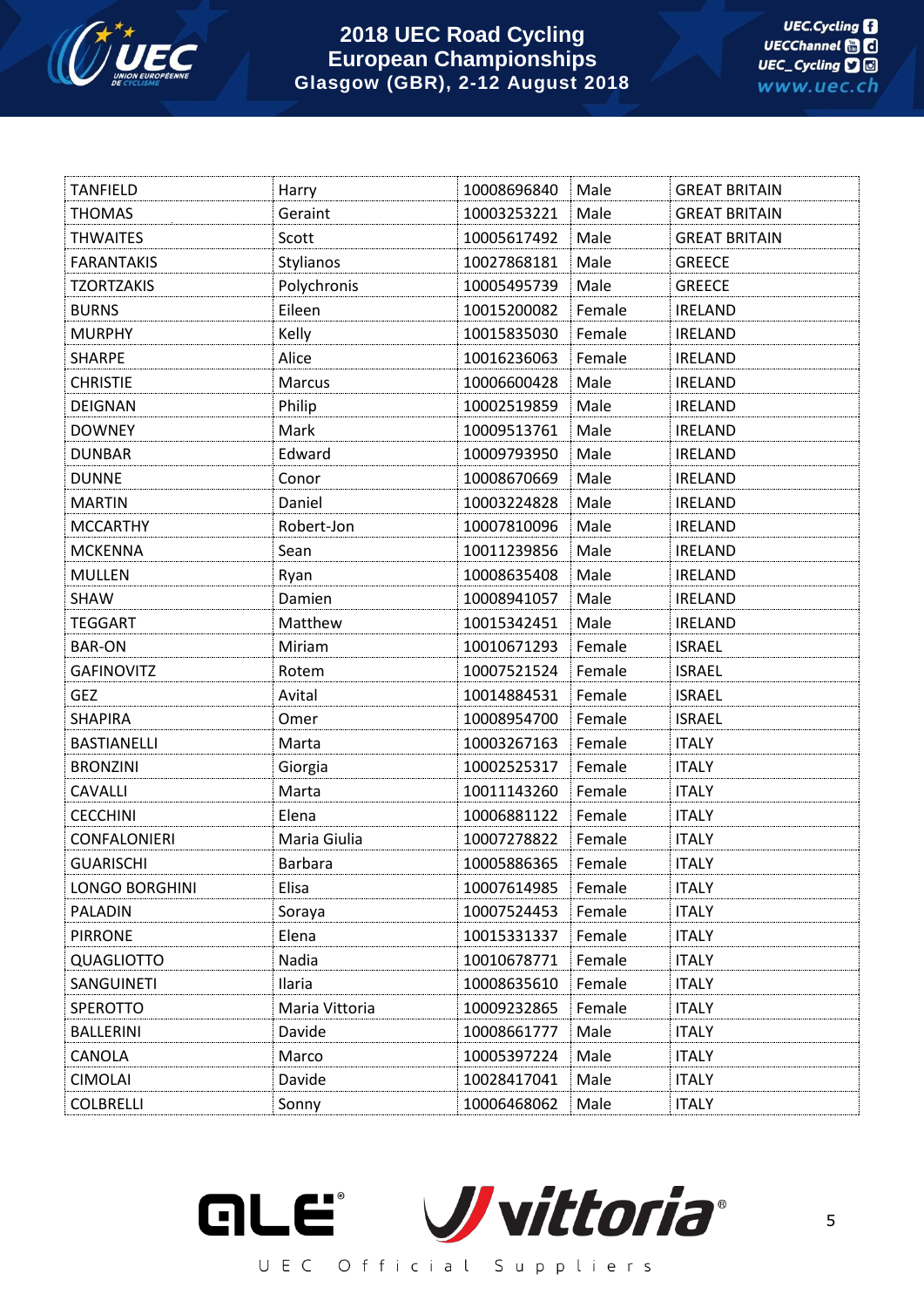

| <b>CONSONNI</b>    | Simone        | 10007890730 | Male   | <b>ITALY</b>       |
|--------------------|---------------|-------------|--------|--------------------|
| <b>FELLINE</b>     | Fabio         | 10005982456 | Male   | <b>ITALY</b>       |
| <b>GANNA</b>       | Filippo       | 10009164056 | Male   | <b>ITALY</b>       |
| <b>GUARNIERI</b>   | Jacopo        | 10003284543 | Male   | <b>ITALY</b>       |
| PASQUALON          | Andrea        | 10007128470 | Male   | <b>ITALY</b>       |
| <b>PUCCIO</b>      | Salvatore     | 10005587887 | Male   | <b>ITALY</b>       |
| <b>TRENTIN</b>     | Matteo        | 10004774202 | Male   | <b>ITALY</b>       |
| <b>VIVIANI</b>     | Elia          | 10005502914 | Male   | <b>ITALY</b>       |
| LAIZANE            | Lija          | 10008680571 | Female | LATVIA             |
| <b>BOGDANOVICS</b> | Maris         | 10007461708 | Male   | LATVIA             |
| <b>FLAKSIS</b>     | Andzs         | 10006467153 | Male   | LATVIA             |
| <b>LIEPINS</b>     | Emils         | 10007527584 | Male   | LATVIA             |
| <b>NEILANDS</b>    | <b>Krists</b> | 10007935085 | Male   | LATVIA             |
| <b>SARAMOTINS</b>  | Aleksejs      | 10002879062 | Male   | LATVIA             |
| <b>SKUJINS</b>     | Toms          | 10006889206 | Male   | LATVIA             |
| <b>SMUKULIS</b>    | Gatis         | 10003266658 | Male   | LATVIA             |
| <b>VOSEKALNS</b>   | Andris        | 10007511117 | Male   | LATVIA             |
| <b>LELEIVYTE</b>   | Rasa          | 10004490676 | Female | LITHUANIA          |
| <b>TUSLAITE</b>    | Daiva         | 10003220582 | Female | LITHUANIA          |
| <b>BAGDONAS</b>    | Gediminas     | 10003097516 | Male   | LITHUANIA          |
| NAVARDAUSKAS       | Ramunas       | 10004505531 | Male   | LITHUANIA          |
| <b>HOFFMANN</b>    | Chantal       | 10004628294 | Female | <b>LUXEMBOURG</b>  |
| LAMBORELLE         | Nathalie      | 10003145511 | Female | <b>LUXEMBOURG</b>  |
| <b>MAES</b>        | Elise         | 10010674529 | Female | <b>LUXEMBOURG</b>  |
| <b>MAJERUS</b>     | Christine     | 10005669935 | Female | <b>LUXEMBOURG</b>  |
| <b>CENTRONE</b>    | Ivan          | 10009802337 | Male   | LUXEMBOURG         |
| <b>DIDIER</b>      | Laurent       | 10002720226 | Male   | <b>LUXEMBOURG</b>  |
| <b>DIEDERICH</b>   | Tim           | 10015102678 | Male   | <b>LUXEMBOURG</b>  |
| <b>GASTAUER</b>    | Ben           | 10003272015 | Male   | <b>LUXEMBOURG</b>  |
| <b>KIRSCH</b>      | Alex          | 10006679644 | Male   | LUXEMBOURG         |
| <b>PETELIN</b>     | Jan           | 10009987647 | Male   | <b>LUXEMBOURG</b>  |
| <b>SCHLECHTER</b>  | Pit           | 10005686002 | Male   | <b>LUXEMBOURG</b>  |
| <b>THILL</b>       | Tom           | 10005728539 | Male   | <b>LUXEMBOURG</b>  |
| VALVASORI          | Larry         | 10009420906 | Male   | <b>LUXEMBOURG</b>  |
| <b>WIRTGEN</b>     | Luc           | 10011029890 | Male   | <b>LUXEMBOURG</b>  |
| <b>BLAAK</b>       | Chantal       | 10005498264 | Female | <b>NETHERLANDS</b> |
| <b>BRAND</b>       | Lucinda       | 10006605680 | Female | NETHERLANDS        |
| <b>ENSING</b>      | Janneke       | 10006727538 | Female | NETHERLANDS        |
| MACKAIJ            | Floortje      | 10008684312 | Female | NETHERLANDS        |

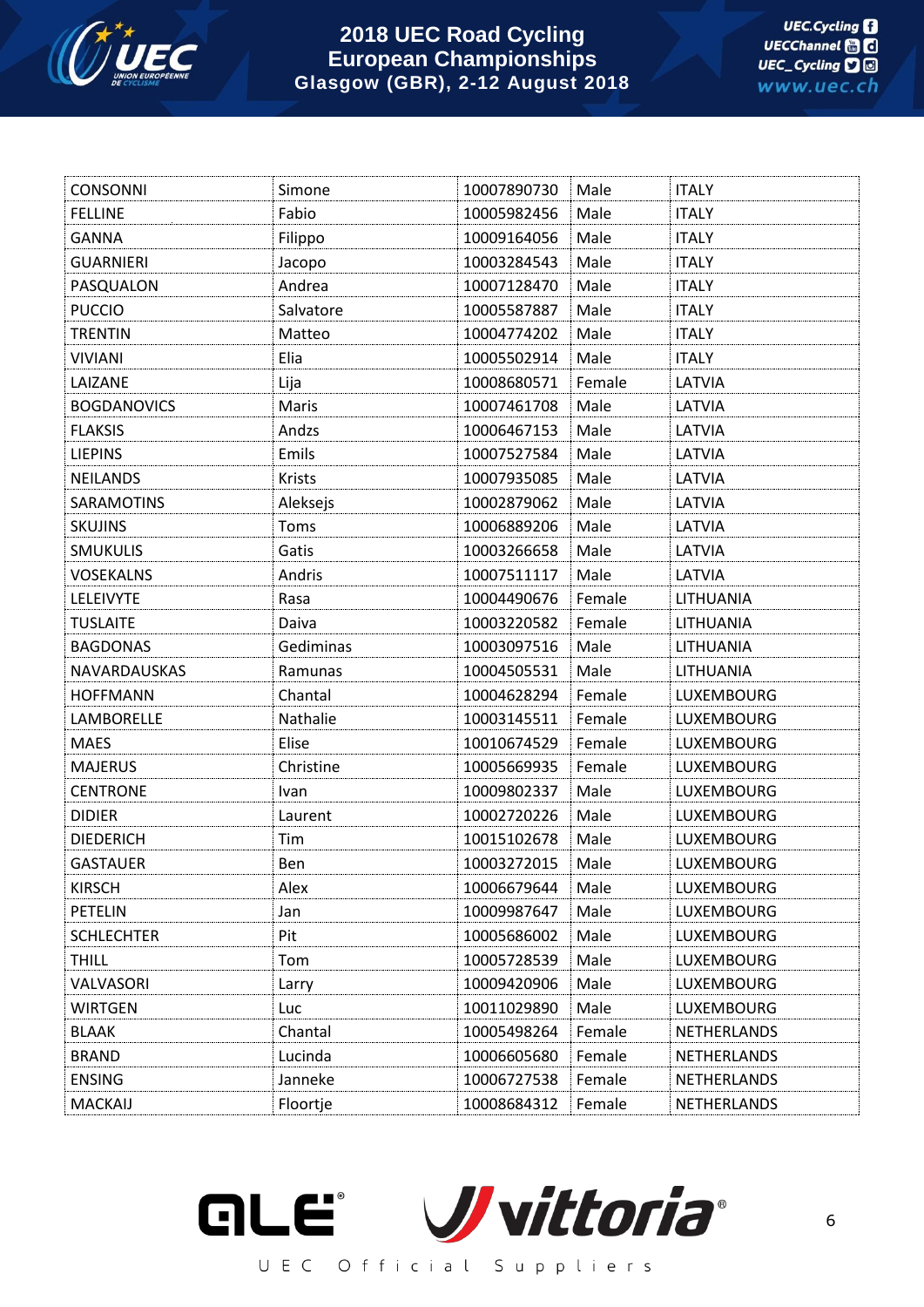

| <b>STULTIENS</b>       | Sabrina             | 10006140181 | Female | NETHERLANDS        |
|------------------------|---------------------|-------------|--------|--------------------|
| <b>VAN DER BREGGEN</b> | Anna                | 10005972655 | Female | <b>NETHERLANDS</b> |
| <b>VAN DIJK</b>        | Ellen               | 10003264335 | Female | NETHERLANDS        |
| <b>VOS</b>             | Marianne            | 10003114488 | Female | NETHERLANDS        |
| <b>WIEBES</b>          | Lorena              | 10014173300 | Female | <b>NETHERLANDS</b> |
| DE KORT                | Koen                | 10002208853 | Male   | <b>NETHERLANDS</b> |
| <b>HOFLAND</b>         | Moreno              | 10006288715 | Male   | <b>NETHERLANDS</b> |
| <b>KAMP</b>            | Ryan                | 10023356166 | Male   | <b>NETHERLANDS</b> |
| LAMMERTINK             | <b>Maurits</b>      | 10007061782 | Male   | <b>NETHERLANDS</b> |
| LANGEVELD              | Sebastian           | 10002833794 | Male   | NETHERLANDS        |
| <b>RIESEBEEK</b>       | Oscar               | 10007291754 | Male   | NETHERLANDS        |
| <b>VAN BAARLE</b>      | Dylan               | 10006884455 | Male   | <b>NETHERLANDS</b> |
| VAN DER POEL           | Mathieu             | 10007946203 | Male   | <b>NETHERLANDS</b> |
| <b>VAN EMDEN</b>       | Jos                 | 10004519978 | Male   | NETHERLANDS        |
| <b>VAN POPPEL</b>      | Boy                 | 10003322939 | Male   | <b>NETHERLANDS</b> |
| <b>WEENING</b>         | Pieter              | 10002204914 | Male   | <b>NETHERLANDS</b> |
| AALERUD                | Katrine             | 10015360134 | Female | <b>NORWAY</b>      |
| ANDERSEN               | Susanne             | 10011047573 | Female | <b>NORWAY</b>      |
| <b>BORGLI</b>          | <b>Stine</b>        | 10007401181 | Female | <b>NORWAY</b>      |
| <b>GULLIKSEN</b>       | Line Marie          | 10013943631 | Female | <b>NORWAY</b>      |
| <b>HEINE</b>           | Vita                | 10007874057 | Female | <b>NORWAY</b>      |
| <b>MOBERG</b>          | Emilie              | 10006875866 | Female | <b>NORWAY</b>      |
| <b>THORSEN</b>         | Thea                | 10006875765 | Female | <b>NORWAY</b>      |
| <b>BYSTRØM</b>         | Sven Erik           | 10006875563 | Male   | <b>NORWAY</b>      |
| <b>EIKING</b>          | Odd Christian       | 10008671073 | Male   | <b>NORWAY</b>      |
| <b>ENGER</b>           | Sondre Holst        | 10080883533 | Male   | <b>NORWAY</b>      |
| <b>HALVORSEN</b>       | Kristoffer          | 10010023316 | Male   | <b>NORWAY</b>      |
| HOELGAARD              | Daniel              | 10007519504 | Male   | <b>NORWAY</b>      |
| <b>JENSEN</b>          | August              | 10008676935 | Male   | <b>NORWAY</b>      |
| <b>KRISTOFF</b>        | Alexander           | 10003269183 | Male   | <b>NORWAY</b>      |
| LAENGEN                | <b>Vegard Stake</b> | 10006535356 | Male   | <b>NORWAY</b>      |
| <b>TILLER</b>          | Rasmus Fossum       | 10019889226 | Male   | <b>NORWAY</b>      |
| <b>BRZEZNA</b>         | Monika              | 10007474135 | Female | <b>POLAND</b>      |
| KARASIEWICZ            | Karolina            | 10006902643 | Female | <b>POLAND</b>      |
| NIEWIADOMA             | Katarzyna           | 10008682490 | Female | <b>POLAND</b>      |
| PAWLOWSKA              | Katarzyna           | 10006436336 | Female | POLAND             |
| <b>PLICHTA</b>         | Anna                | 10009723121 | Female | <b>POLAND</b>      |
| <b>WILKOS</b>          | Katarzyna           | 10008702294 | Female | <b>POLAND</b>      |
| <b>BANASZEK</b>        | Alan                | 10010994932 | Male   | <b>POLAND</b>      |

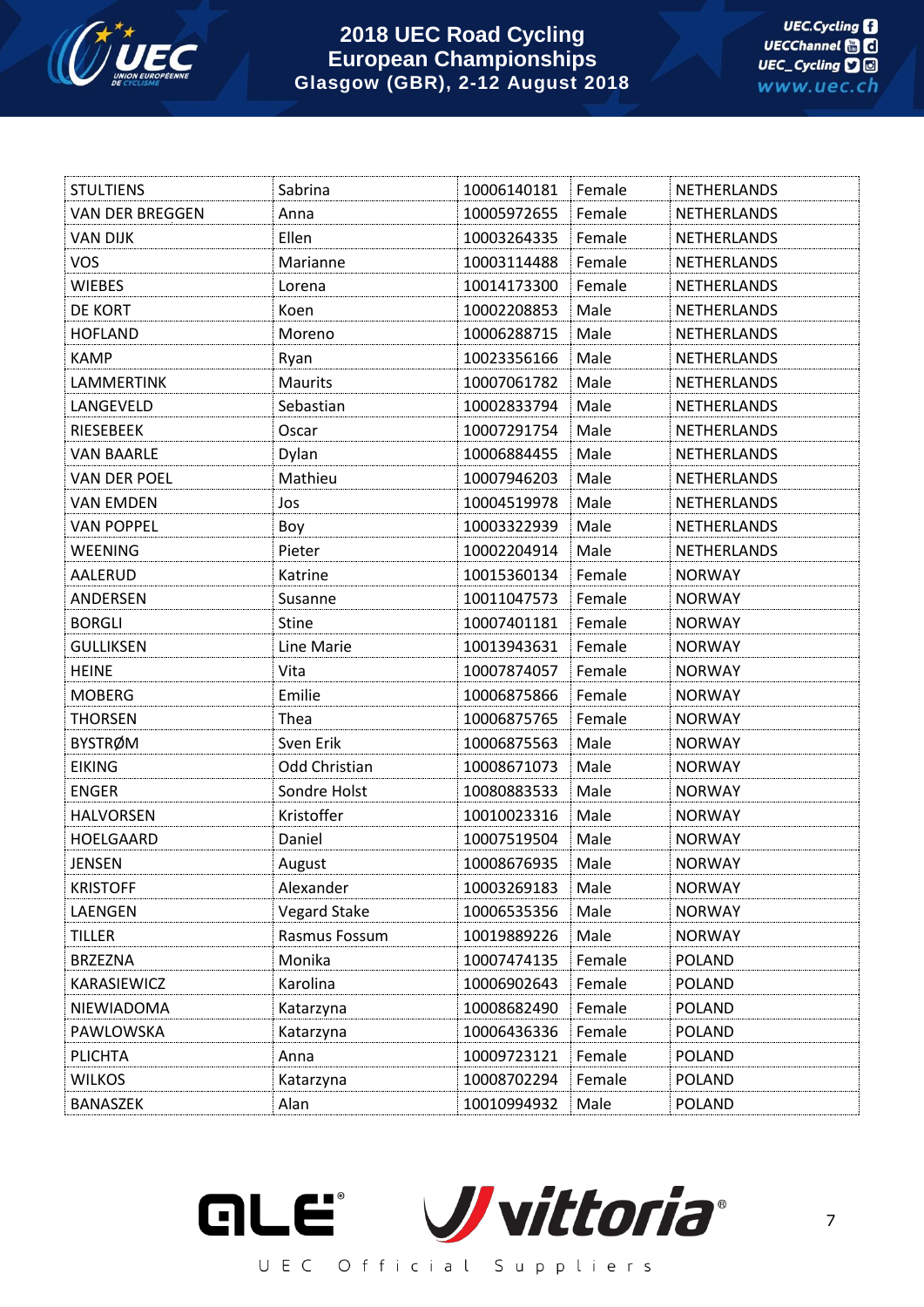

| <b>BERNAS</b>         | Pawel                 | 10006492314 | Male   | <b>POLAND</b>             |
|-----------------------|-----------------------|-------------|--------|---------------------------|
| <b>BIALOBLOCKI</b>    | Marcin                | 10003318188 | Male   | <b>POLAND</b>             |
| <b>DOMAGALSKI</b>     | Karol                 | 10006142003 | Male   | <b>POLAND</b>             |
| <b>FRANCZAK</b>       | Pawel                 | 10007065119 | Male   | <b>POLAND</b>             |
| <b>GOLAS</b>          | Michal                | 10002630401 | Male   | <b>POLAND</b>             |
| <b>GRADEK</b>         | Kamil                 | 10005750262 | Male   | <b>POLAND</b>             |
| JANISZEWSKI           | Sylwester             | 10003391748 | Male   | <b>POLAND</b>             |
| <b>KOMAR</b>          | Mateusz               | 10002858046 | Male   | <b>POLAND</b>             |
| <b>PATERSKI</b>       | Maciej                | 10004032251 | Male   | <b>POLAND</b>             |
| <b>REKITA</b>         | Szymon                | 10008691988 | Male   | <b>POLAND</b>             |
| <b>SAJNOK</b>         | Szymon                | 10009640063 | Male   | <b>POLAND</b>             |
| <b>STEPNIAK</b>       | Grzegorz              | 10005354582 | Male   | <b>POLAND</b>             |
| <b>FARIA DA COSTA</b> | Rui Alberto           | 10003259685 | Male   | <b>PORTUGAL</b>           |
| GONÇALVES             | José                  | 10006919316 | Male   | <b>PORTUGAL</b>           |
| <b>MACHADO</b>        | Tiago                 | 10003247359 | Male   | <b>PORTUGAL</b>           |
| <b>MATOS</b>          | Nuno                  | 10010980279 | Male   | <b>PORTUGAL</b>           |
| <b>VILELA</b>         | Ricardo               | 10005827559 | Male   | <b>PORTUGAL</b>           |
| <b>COVRIG</b>         | Ana Maria             | 10050831115 | Female | <b>ROMANIA</b>            |
| <b>GROSU</b>          | <b>Eduard Michael</b> | 10006875159 | Male   | <b>ROMANIA</b>            |
| PRIA                  | Lars                  | 10003166022 | Male   | <b>ROMANIA</b>            |
| <b>DOBRYNINA</b>      | Kseniia               | 10007900632 | Female | <b>RUSSIAN FEDERATION</b> |
| <b>IAKOVENKO</b>      | Anastasiia            | 10008676228 | Female | <b>RUSSIAN FEDERATION</b> |
| <b>OSHURKOVA</b>      | Elizaveta             | 10006503832 | Female | <b>RUSSIAN FEDERATION</b> |
| PLIASKINA             | Anastasiia            | 10014142984 | Female | <b>RUSSIAN FEDERATION</b> |
| <b>POTOKINA</b>       | Anna                  | 10006059349 | Female | <b>RUSSIAN FEDERATION</b> |
| SYRADOEVA             | Margarita             | 10008696537 | Female | <b>RUSSIAN FEDERATION</b> |
| ZABELINSKAYA          | Olga                  | 10001441139 | Female | <b>RUSSIAN FEDERATION</b> |
| <b>EVTUSHENKO</b>     | Alexander             | 10008705025 | Male   | <b>RUSSIAN FEDERATION</b> |
| <b>FROLOV</b>         | Igor                  | 10007454028 | Male   | <b>RUSSIAN FEDERATION</b> |
| <b>KUZNETSOV</b>      | Viacheslav            | 10006175951 | Male   | <b>RUSSIAN FEDERATION</b> |
| <b>OVECHKIN</b>       | Artem                 | 10005953861 | Male   | RUSSIAN FEDERATION        |
| <b>PORSEV</b>         | Alexander             | 10005890712 | Male   | <b>RUSSIAN FEDERATION</b> |
| <b>STASH</b>          | Mamyr                 | 10008705227 | Male   | <b>RUSSIAN FEDERATION</b> |
| <b>STRAKHOV</b>       | Dmitrii               | 10008629142 | Male   | <b>RUSSIAN FEDERATION</b> |
| JASEKOVÁ              | Tatiana               | 10009722818 | Female | <b>SLOVAKIA</b>           |
| MEDVEDOVA             | Tereza                | 10008625607 | Female | SLOVAKIA                  |
| ČANECKY               | Marek                 | 10004611625 | Male   | <b>SLOVAKIA</b>           |
| <b>CULLY</b>          | Jan Andrej            | 10011240462 | Male   | SLOVAKIA                  |
| <b>HARING</b>         | Martin                | 10005540195 | Male   | SLOVAKIA                  |

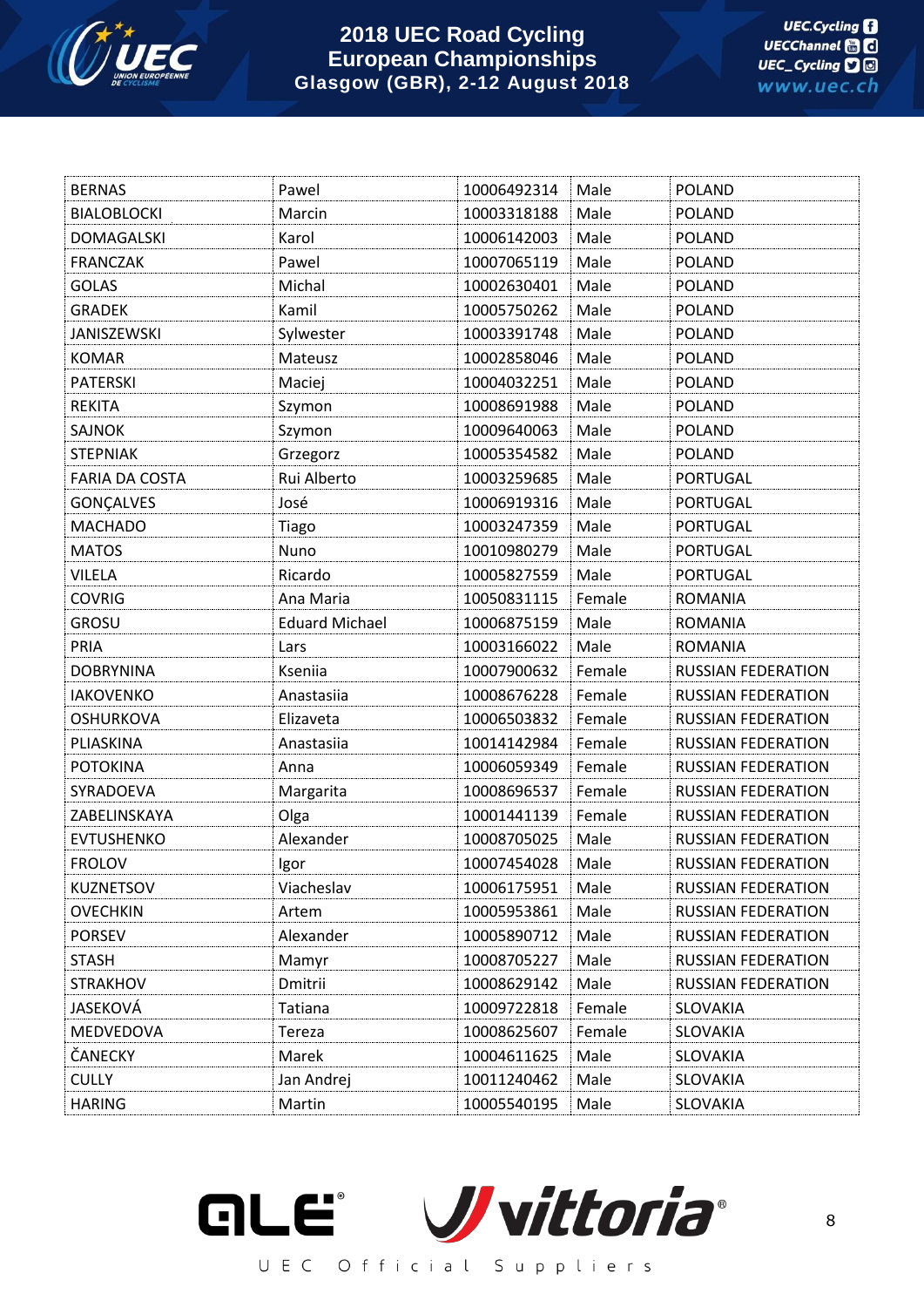

| <b>MAHDAR</b>             | Martin             | 10005989934 | Male   | SLOVAKIA        |
|---------------------------|--------------------|-------------|--------|-----------------|
| MÁLIK                     | Róbert             | 10007767963 | Male   | SLOVAKIA        |
| <b>MALOVEC</b>            | Lubos              | 10007582956 | Male   | SLOVAKIA        |
| SAGAN                     | Peter              | 10005460373 | Male   | SLOVAKIA        |
| <b>TYBOR</b>              | Patrik             | 10003270500 | Male   | SLOVAKIA        |
| <b>BATAGELJ</b>           | Polona             | 10003454392 | Female | <b>SLOVENIA</b> |
| <b>KERN</b>               | Špela              | 10009154861 | Female | <b>SLOVENIA</b> |
| PINTAR                    | Urša               | 10007859206 | Female | <b>SLOVENIA</b> |
| <b>BOLE</b>               | Grega              | 10002833188 | Male   | <b>SLOVENIA</b> |
| <b>BOZIC</b>              | Borut              | 10001464781 | Male   | <b>SLOVENIA</b> |
| <b>KOREN</b>              | Kristijan          | 10003261103 | Male   | <b>SLOVENIA</b> |
| <b>KOROŠEC</b>            | Rok                | 10007386128 | Male   | <b>SLOVENIA</b> |
| <b>KUMP</b>               | Marko              | 10004611726 | Male   | <b>SLOVENIA</b> |
| <b>MEZGEC</b>             | Luka               | 10005560710 | Male   | <b>SLOVENIA</b> |
| <b>MOHORIC</b>            | Matej              | 10008686332 | Male   | <b>SLOVENIA</b> |
| <b>PER</b>                | David              | 10008689766 | Male   | <b>SLOVENIA</b> |
| <b>PIBERNIK</b>           | Luka               | 10007513541 | Male   | <b>SLOVENIA</b> |
| <b>TRATNIK</b>            | Jan                | 10006486452 | Male   | <b>SLOVENIA</b> |
| <b>GARCIA CANELLAS</b>    | Margarita Victoria | 10039854755 | Female | <b>SPAIN</b>    |
| <b>GONZALEZ BLANCO</b>    | Alicia             | 10008601860 | Female | <b>SPAIN</b>    |
| <b>GUTIERREZ RUIZ</b>     | Sheyla             | 10008651572 | Female | <b>SPAIN</b>    |
| <b>OYARBIDE JIMENEZ</b>   | Lourdes            | 10008651168 | Female | <b>SPAIN</b>    |
| RODRIGUEZ SANCHEZ         | Gloria             | 10006886172 | Female | <b>SPAIN</b>    |
| SANTESTEBAN GONZALEZ      | Ane                | 10006489684 | Female | <b>SPAIN</b>    |
| <b>TERUEL RIBES</b>       | Alba               | 10009804155 | Female | <b>SPAIN</b>    |
| <b>BAGUES KALPARSORO</b>  | Aritz              | 10007609127 | Male   | <b>SPAIN</b>    |
| <b>BIZKARRA ETXEGIBEL</b> | Mikel              | 10007609329 | Male   | <b>SPAIN</b>    |
| <b>BRAVO OIARBIDE</b>     | Garikoitz          | 10005750161 | Male   | <b>SPAIN</b>    |
| <b>CASTROVIEJO</b>        | Jonathan           | 10004617180 | Male   | <b>SPAIN</b>    |
| DE LA PARTE               | Victor             | 10007452816 | Male   | <b>SPAIN</b>    |
| <b>GARCIA CORTINA</b>     | Ivan               | 10008658545 | Male   | <b>SPAIN</b>    |
| HERRADA                   | Jesus              | 10005977305 | Male   | <b>SPAIN</b>    |
| HERRADA                   | Jose               | 10004857458 | Male   | <b>SPAIN</b>    |
| LOBATO DEL VALLE          | Juan Jose          | 10051354511 | Male   | <b>SPAIN</b>    |
| <b>MATE MARDONES</b>      | Luis Angel         | 10004544937 | Male   | <b>SPAIN</b>    |
| <b>PRADES REVERTER</b>    | Eduard             | 10006737238 | Male   | <b>SPAIN</b>    |
| <b>SAEZ BENITO</b>        | Hector             | 10008682793 | Male   | <b>SPAIN</b>    |
| <b>SERRANO RODRIGUEZ</b>  | Gonzalo            | 10014023554 | Male   | <b>SPAIN</b>    |
| <b>FAHLIN</b>             | Emilia             | 10004597881 | Female | SWEDEN          |